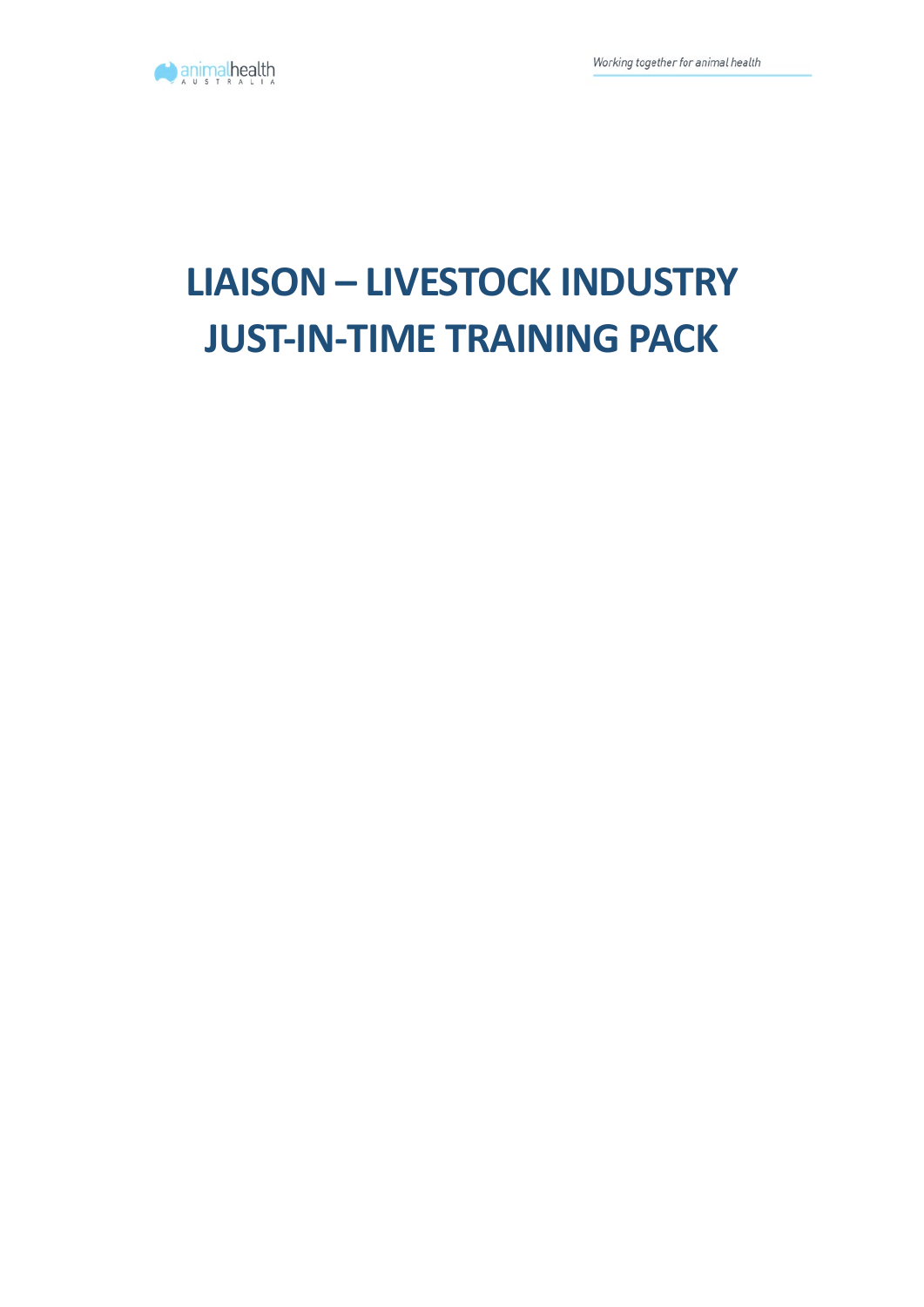

## **Introduction**

This just-in-time training pack has been developed by Animal Health Australia to support industry personnel entering a cost-shared response to an emergency animal disease (EAD) incident as the authorised representative of the Affected Industry (i.e. as nominated by the relevant Peak Industry Body and trained by Animal Health Australia). Its contents focus on key information relating to:

- Where industry fits into an EAD response;
- What it means to be a Liaison Livestock Industry (LLI) representative in the State Coordination Centre or Local Control Centre; and
- What resources are available in preparing for your deployment.

Although this just-in-time training pack concentrates on the LLI functional role, it should be noted that industry personnel may also be appointed to additional functional roles. Therefore, it is important that industry personnel have a clear understanding of each functional role being performed by them, including the respective responsibilities, reporting lines and levels of authority.

Further information to the content covered in this training pack can be found in the *Liaison – Livestock Industry Information Guide* (the Information Guide) or by contacting [trainingsupport@animalhealthaustralia.com.au.](mailto:trainingsupport@animalhealthaustralia.com.au)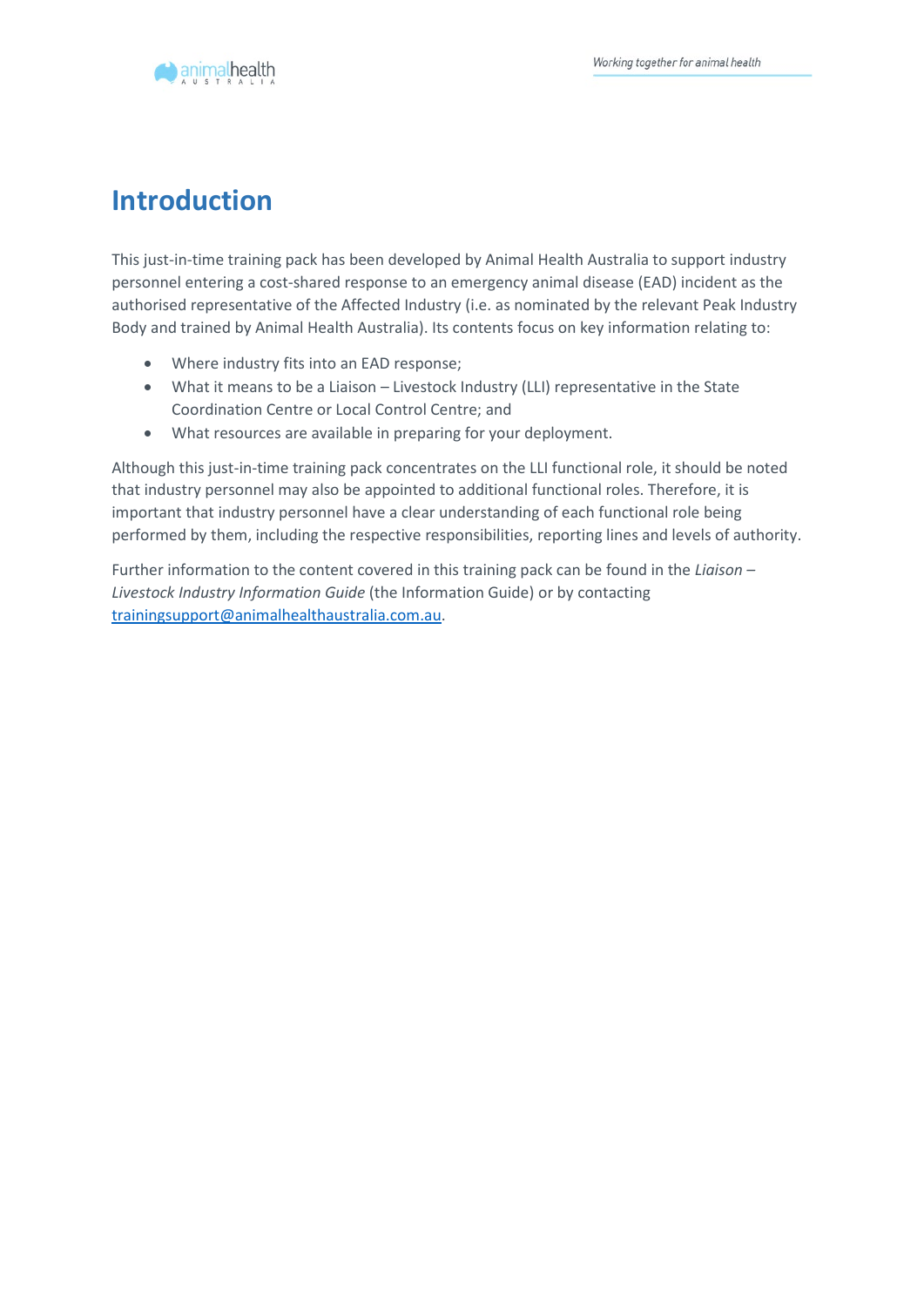## **Where does industry fit into an emergency animal disease response?**

Although government is responsible for leading an EAD response, the involvement of industry from the onset of the response is critical for providing both strategic and operational input. This is reflected through the integration of industry in the response structure at national technical and decision-making, state coordination and local operational levels. Figure 1 shows where industry is represented within the response structure, specifically the Peak Industry Body and LLI and Specialist Advice functional roles.<sup>[1](#page-2-0)</sup>



#### **WHERE DOES INDUSTRY FIT INTO A RESPONSE?**

*Figure 1 Response structure for and mechanisms that facilitate industry involvement during an emergency animal disease incident.*

<span id="page-2-0"></span><sup>&</sup>lt;sup>1</sup> Refer to the Information Guide for more information on the Specialist Advise – Livestock Industry functional role.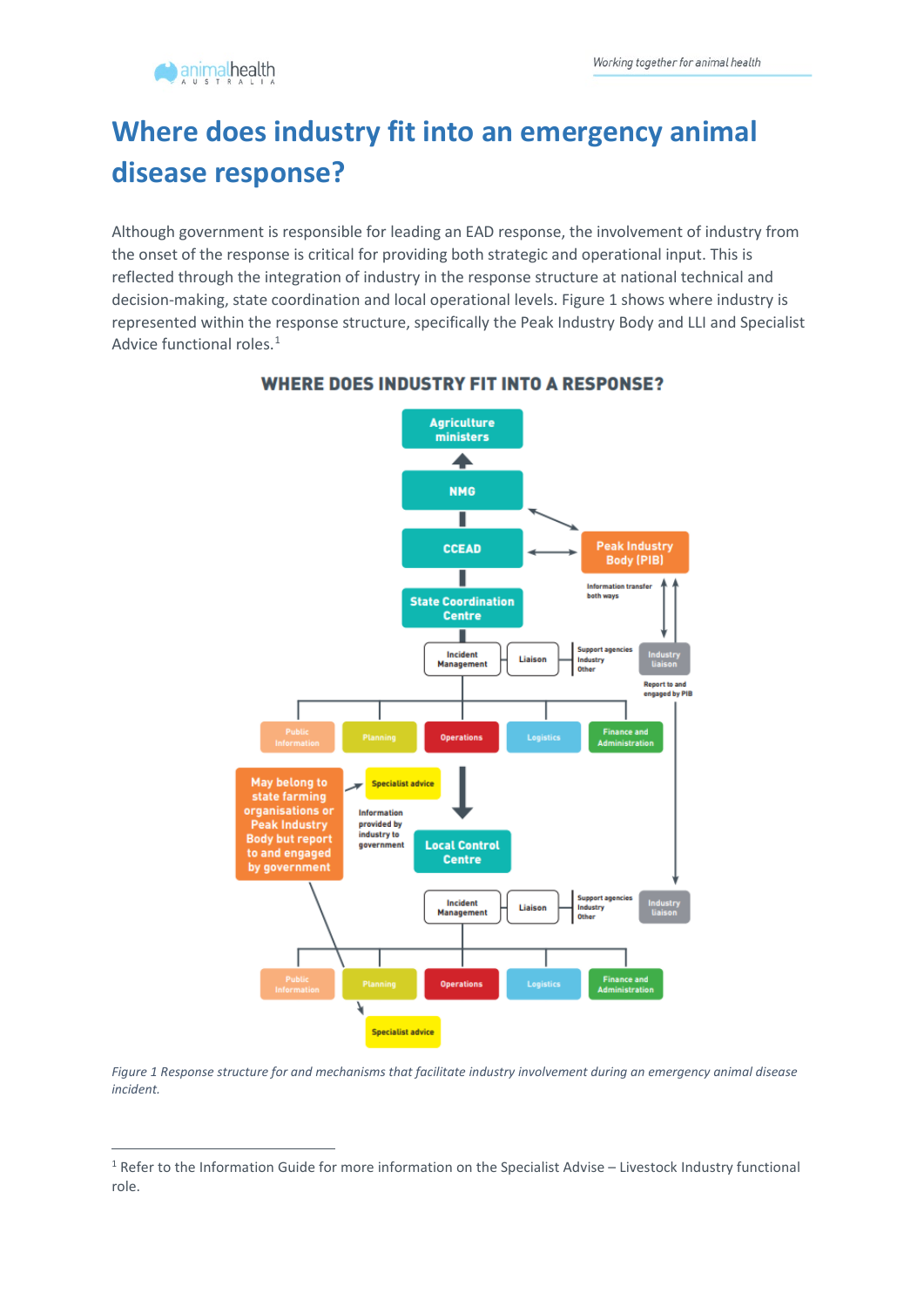

### **Control centres**

Control centres<sup>2</sup> are set up during an EAD response so that response personnel, including the LLI representative, can operate within an organised structure (Figure 1). Control centres comprise of functional areas (or sections), each with its own areas of responsibilities during a response (i.e. Incident/Coordination Management, Finance and Administration, Liaison, Logistics, Operations, Planning and Public Information).

General activities undertaken in control centres include:

- developing daily plans and forecasting and allocating resources
- investigating pest or disease spread
- organising field operations (e.g. surveillance and disease eradication on Infected Premises)
- collecting, sharing and reporting information
- logging data in information systems
- liaising with the SCC/LCC, industry and other emergency agencies.

#### **INDUCTIONS**

Response personnel such as the LLI representative are inducted into the response; first at a general induction, followed by a function-specific induction (these may be combined if appropriate). These inductions are a good opportunity for the LLI representative to introduce themselves and explain what skills they bring to the Liaison functional area and control centre. Table 1 outlines what is covered at these inductions.

| General induction                     | Function-specific induction                      |
|---------------------------------------|--------------------------------------------------|
| general overview of the response      | introduction to the functional role and relevant |
| administration (contact details, work | response personnel (incl. managers, supervisors  |
| hours, rosters, meals and             | and key staff)                                   |
| accommodation)                        | responsibilities of the functional role<br>٠     |
| layout of the facilities (SCC/LCC)    | current situation of the response                |
| amenities, biosecurity protocols,     | layout of the workspace that the functional role |
| entry/exit and parking                | and area will be located                         |
| workplace health and safety,          | communication and data systems                   |
| emergency procedures and first aid    | daily schedule for meetings and briefings etc.   |
| confidentiality and media policies    | training and workplace health and safety         |
| legislation and state arrangements.   | specific to the functional role                  |
|                                       | reporting, recording and sharing information.    |

*Table 1. Content overview of general and function-specific inductions in control centres.*

<span id="page-3-0"></span><sup>2</sup> Unless specified, 'control centres' encompasses both the State Coordination Centre and Local Control Centre.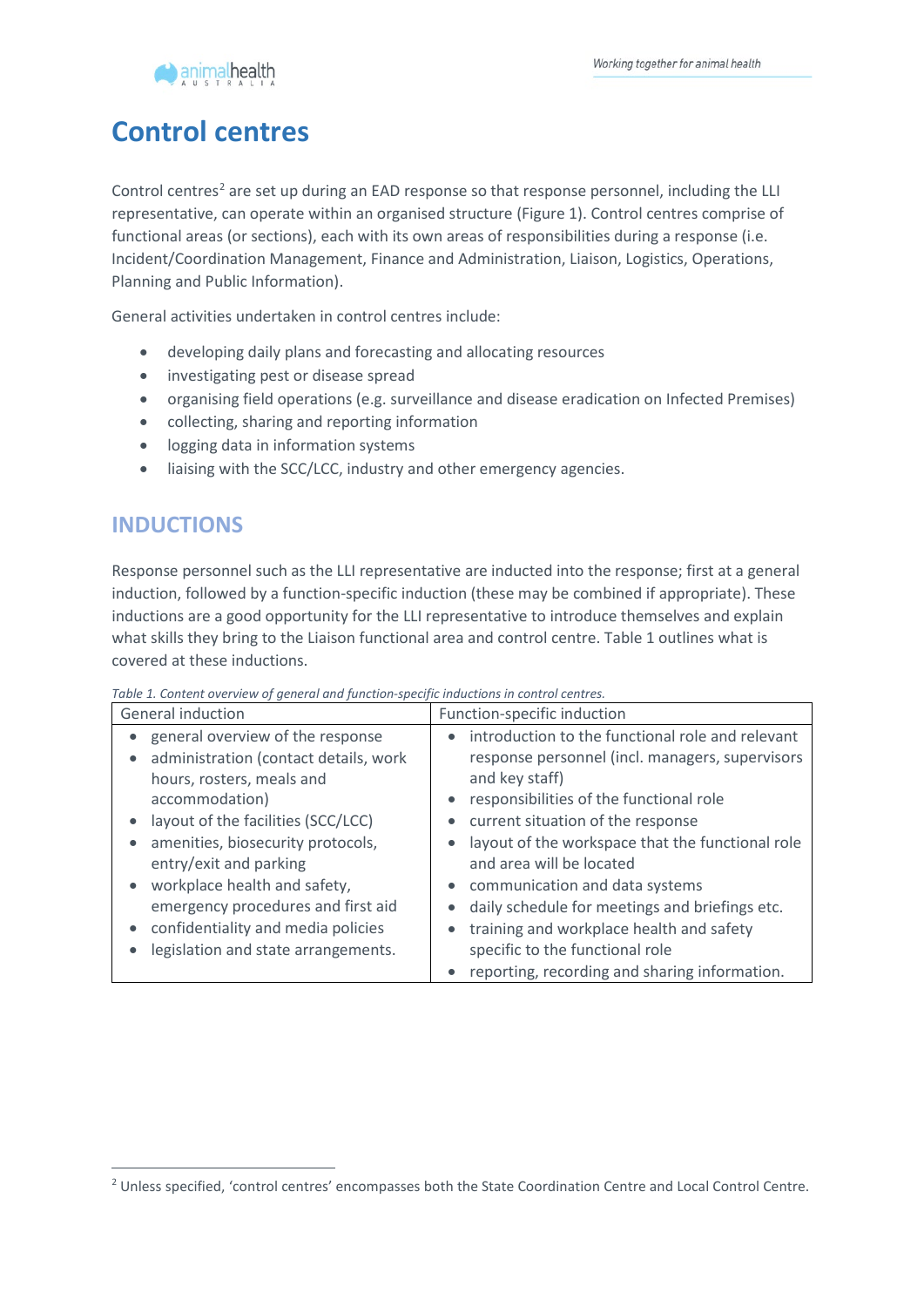#### **CONTROL CENTRE FUNCTIONS**

The SCC Incident Coordinator and LCC Incident Controller (IC)<sup>[3](#page-4-0)</sup> have overall responsibility for the activities of the control centre. The IC is supported by managers from each functional area which together form the SCC Coordination Management Team (CMT) or LCC Incident Management Team (IMT).

Led by the respective function manager, each functional area comprises of a number of personnel involved in carrying out the duties of that functional area (i.e. perform functional roles). Each of these response personnel have their own set of roles, responsibilities, reporting lines and authority. It is important that all response personnel, including industry representatives, are clear on what each functional role entails, especially if they are performing multiple functional roles.

#### **FINANCE AND ADMINISTRATION**

Looks after records management, finance, human and industrial relations and procurement.

#### **LIAISON**

Facilitates two-way communication and information flow on response matters between the control centre and external, affected agencies and organisations (e.g. provides advice and access to resources; updates on response activities and strategies; contributes to decision-making). The LLI representative sits within this functional area with other Liaison functional roles appointed by other affected or supporting stakeholder agencies and organisations (e.g. police; military; jurisdictional departments; veterinary practitioners)

The Liaison functional area (and its functional roles) works closely with the SCC CMT and the LCC IMT.

#### **LOGISTICS**

Provides and maintains resources needed for the response (e.g. human and physical resources; facilities and accommodation; services; systems; supplies; catering).

#### **OPERATIONS**

Implements disease control measures and conducts operational activities (e.g. investigations, surveillance and tracing; movement controls; Infected Premises operations; field operations).

#### **PLANNING**

Collects, collates, analyses and shares information within the control centre and translates strategies and policies into operational plans.

#### **PUBLIC INFORMATION**

Prepares and communicates information to, and manages information requests from, the media, response personnel and the public.

<span id="page-4-0"></span><sup>&</sup>lt;sup>3</sup> These titles may vary depending on the jurisdiction and/or agency that is leading the response. For the purpose of simplicity, these positions have been referred to as the "IC" hereon in.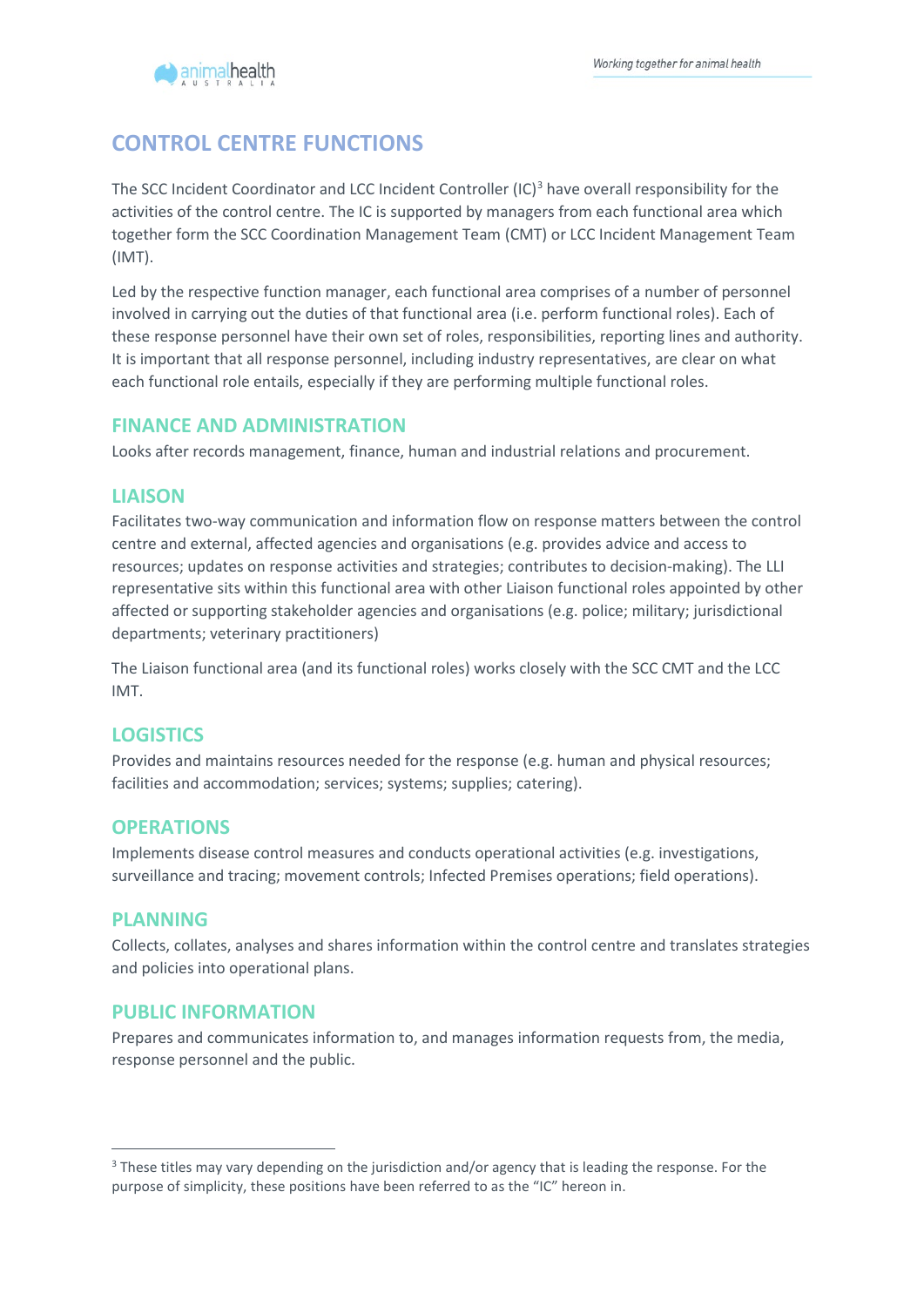

## **Liaison – Livestock Industry**

#### **APPOINTMENT**

Industry representatives have an important role in an EAD response by providing essential advice, guidance and industry perspective on response matters. In a cost-shared EAD response, the Lead Agency (government) must invite the Affected Industry (Peak Industry Body) to nominate an appropriately trained and authorised representative to perform the LLI functional role. Likewise, the Affected Industry must provide an appropriately trained and authorised LLI representative to enter the response.

To be considered as 'appropriately trained', industry personnel must have been nominated by the relevant Peak Industry Body to participate in and have attended an LLI workshop delivered by Animal Health Australia –industry personnel are recommended to attend this training at least every five (5) years. The LLI representative is responsible for acting on behalf of the Affected Industry during an EAD response. As such, the LLI representative must have been granted the power to act on behalf of the Affected Industry by the relevant Peak Industry Body to be considered 'appropriately authorised'.

As a representative of the Affected Industry, the LLI representative will be treated as an employee of the Peak Industry Body. This being the case, the LLI representative is responsible for reporting to the relevant Peak Industry Body, and the Peak Industry Body is responsible for covering costs related to salary and wage, insurance and incidentals of the LLI representative.<sup>[4](#page-5-0)</sup>

#### **RESPONSIBILITIES AND TASKS**

Generally, the LLI representative is responsible for being the official conduit between the SCC CMT, LCC IMT and the Affected Industry (i.e. the relevant Peak Industry Body). As a response personnel, the LLI representative must:

- comply with workplace health and safety requirements
- manage and record information correctly
- maintain an appropriate level of information security and confidentiality
- provide input into control centre documentation such as the emergency animal disease response plan (EADRP)<sup>4</sup>, Situation Reports (SitReps) and Incident Action Plans (IAPs)<sup>[5](#page-5-1)</sup>
- conduct and record briefings/debriefings and handovers as required.

More specifically, the responsibilities of the LLI representative include (but are not limited to):

<span id="page-5-0"></span><sup>4</sup> For more information, refer to the most recent version of the Emergency Animal Disease Response Agreement (EADRA) and *EADRA Guidance Document – Appointment of industry personnel in an EAD response.*  (animalhealthaustralia.com.au/eadra).

<span id="page-5-1"></span><sup>5</sup> For more information on the process of developing an EADRP and Affected Industry's involvement in its preparation, refer to the *Guide to Developing an Emergency Animal Disease Response Plan* and *EADRA Guidance Document – Appointment of industry personnel in an EAD response,* respectively (animalhealthaustralia.com.au/eadra).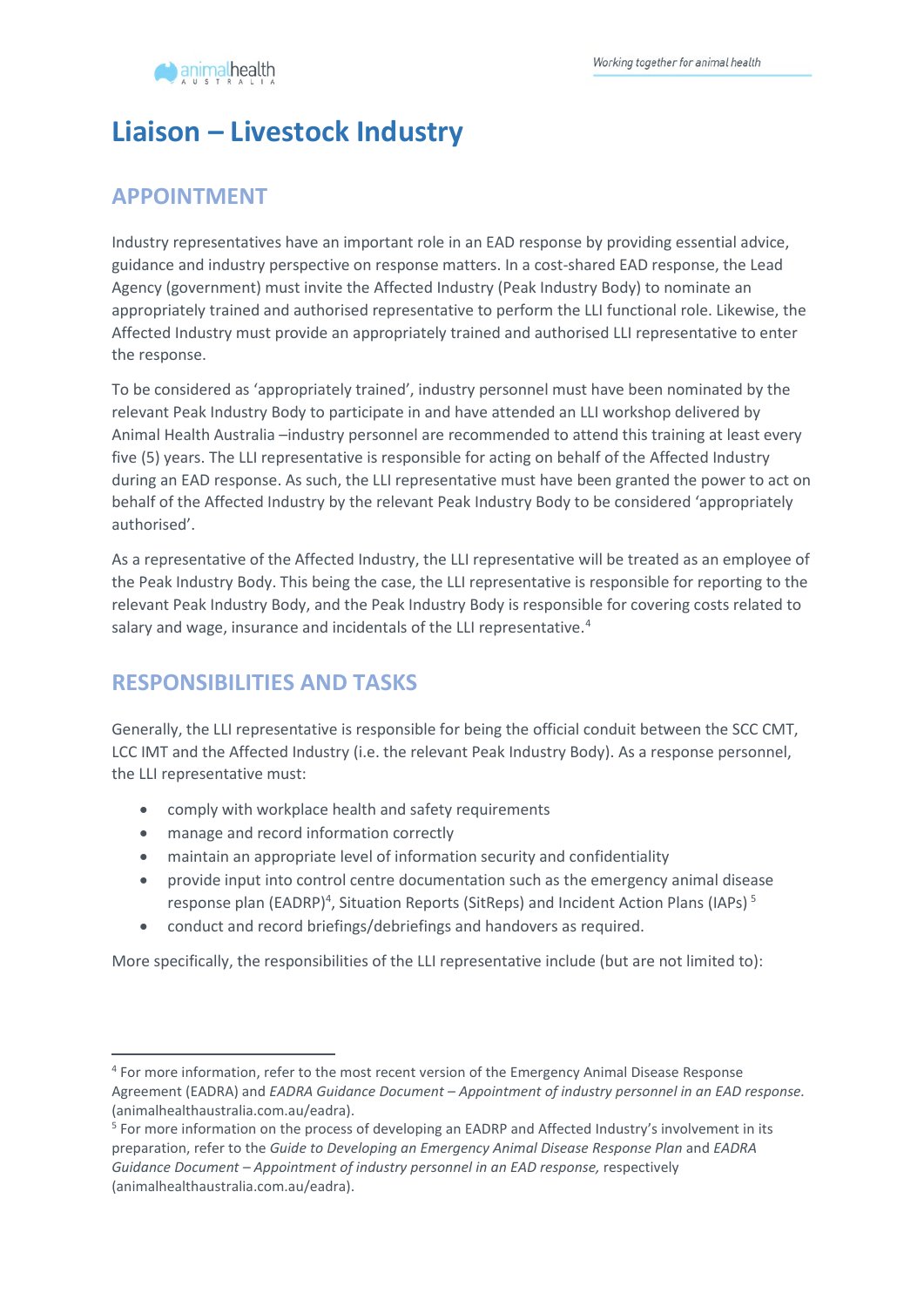

- providing regular and timely updates about the current response situation and control measures (actual and planned) to the Peak Industry Body (incl. their National Management Group and Consultative Committees on Emergency Animal Diseases representatives)
- providing information and advice on industry-specific policies, resources and factors to the CMT/IMT (e.g. industry practices; practicality and consequences of control measures)
- consulting industry contacts about policies, strategies and progress of the response
- commenting on and contributing to decision-making where matters affect industry
- adhering to information security and confidentiality policies the LLI representative must have submitted a signed Confidentiality Deed Poll prior to entering a response
- having a broad understanding of the EADRA, especially sections related to cost-sharing and compensation (Schedule 3: EAD categories; Schedule 6, Section 3: Eligible costs)<sup>9</sup>
- working effectively with other control centre personnel (incl. other Liaison representatives)
- maintaining records (incl. events and conversation logs; handovers)
- using response documents, templates and information only for their intended purpose.

For more information, refer to the function descriptions located in the AUSVETPLAN Control Centres Management Manual (Part 2).<sup>[6](#page-6-0)</sup> Although the LLI representative is broadly responsible for the above, specific tasks and responsibilities may vary depending on whether they are based in the SCC or LCC, the scale of the response, the disease being responded to and the industry they represent. Table 1 lists the key differences between the remits of LLI representative in the SCC and LCC.<sup>10</sup>

| LLI in the SCC                                                                                                                                                                                                                                                                                                                                                                                                                                                                                                                                                                       | LLI in the LCC                                                                                                                                                                                                                                                                                                                                                                                                                                                                                                                                                                                                               |
|--------------------------------------------------------------------------------------------------------------------------------------------------------------------------------------------------------------------------------------------------------------------------------------------------------------------------------------------------------------------------------------------------------------------------------------------------------------------------------------------------------------------------------------------------------------------------------------|------------------------------------------------------------------------------------------------------------------------------------------------------------------------------------------------------------------------------------------------------------------------------------------------------------------------------------------------------------------------------------------------------------------------------------------------------------------------------------------------------------------------------------------------------------------------------------------------------------------------------|
| Operates at the state level.<br>$\bullet$<br>Facilitates information flow between<br>industry and SCC activities.<br>Provides industry's perspective on the<br>$\bullet$<br>strategic direction of the response to<br>the CMT.<br>Contributes to the maintenance and<br>$\bullet$<br>development of EAD Response Plans.<br>Identifies, addresses and resolves<br>$\bullet$<br>urgent policy and strategic issues.<br>Monitors the implementation of the<br>$\bullet$<br>assistance policies.<br>Works with industry representatives on<br>$\bullet$<br>the Consultative Committee on | Operates at the local level.<br>$\bullet$<br>Facilitates information flow between<br>industry and LCC activities.<br>Provides industry's perspective on the<br>$\bullet$<br>operational activities of the response to<br>the IMT.<br>Contributes to the maintenance and<br>$\bullet$<br>development of SitReps and IAPs.<br>Identifies and raises policy issues to the<br>$\bullet$<br>SCC LLI to be addressed and resolved.<br>Monitors requests for assistance and<br>$\bullet$<br>compensation in a way that supports<br>individual and local industry recovery.<br>Liaises with local industry and provides<br>$\bullet$ |
| <b>Emergency Animal Diseases (CCEAD)</b><br>and National Management Group<br>(NMG)                                                                                                                                                                                                                                                                                                                                                                                                                                                                                                   | feedback to assist the LCC IMT with<br>local decisions.                                                                                                                                                                                                                                                                                                                                                                                                                                                                                                                                                                      |
| Holds balanced, state-wide knowledge<br>$\bullet$<br>of industry-specific policies and factors<br>(scientific, political, legal and<br>economic).                                                                                                                                                                                                                                                                                                                                                                                                                                    |                                                                                                                                                                                                                                                                                                                                                                                                                                                                                                                                                                                                                              |

*Table 2. Comparison of the roles and responsibilities between the Liaison – Livestock Industry representative in the State Coordination Centre and Local Control Centre.*

<span id="page-6-0"></span><sup>6</sup> animalhealthaustralia.com.au/ausvetplan